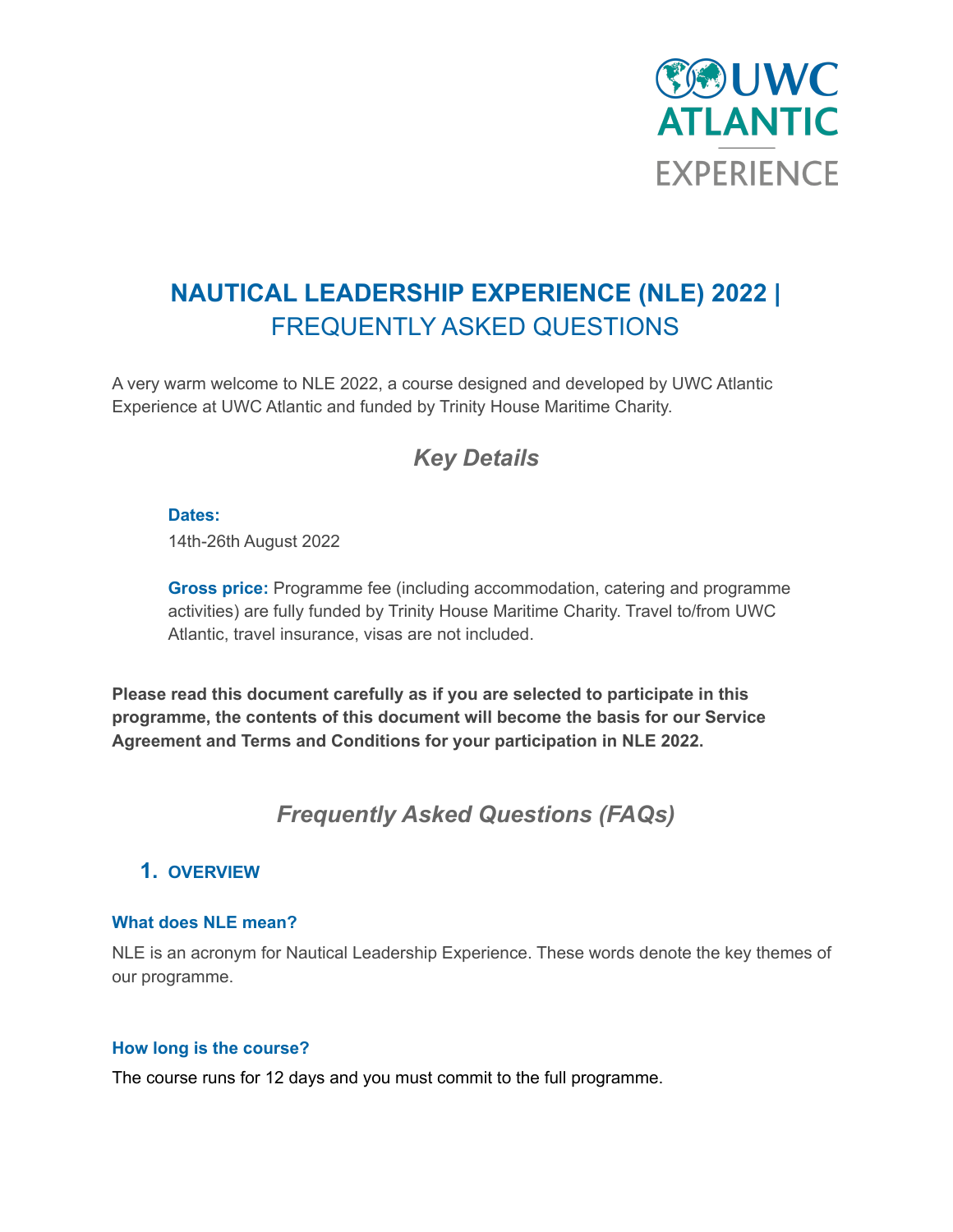

### **How many students will be taking part in NLEE?**

There will be 12 students taking part in NLE including selected UWC Atlantic students.

### **2. PROGRAMME PROFILE**

### **Will candidates go through a selection process to attend NLE?**

Yes. All applications will be reviewed together after the closing date and shortlisted candidates will be invited to attend an interview to take place week commencing 4th July.

### **Is there a minimum English language level required to be accepted onto NLE?**

To ensure all participants get the optimum experience at NLE, it is imperative that you feel confident understanding, communicating and presenting in front of peers effectively in English.

### **How much free time will I have each day?**

Each day is action-packed. To get the most out of your experience, activities often run back-to-back with natural breaks for fueling and travel.

### **Will the activities be within the local area or further afield?**

Whilst most activities are local, some activities do require a short drive.

### **What does a regular day look like?**

Please take a look at the example NLE programme found in the brochure.

### **How adventurous is NLE?**

Participants should be ready for a mentally and physically challenging programme, which takes place in a range of outdoor environments and settings. Participants should be prepared for, and willing to, fully engage with activities.

### **What if my child does not want to participate in any activity?**

We will strongly encourage participation in all activities and our expert practitioners are professionally trained to make sure that participants feel safe and involved in all activities whatever the participation level. However, we would like to stress that participants should be ready for a challenging and adventurous experience. NLE is a funded programme with limited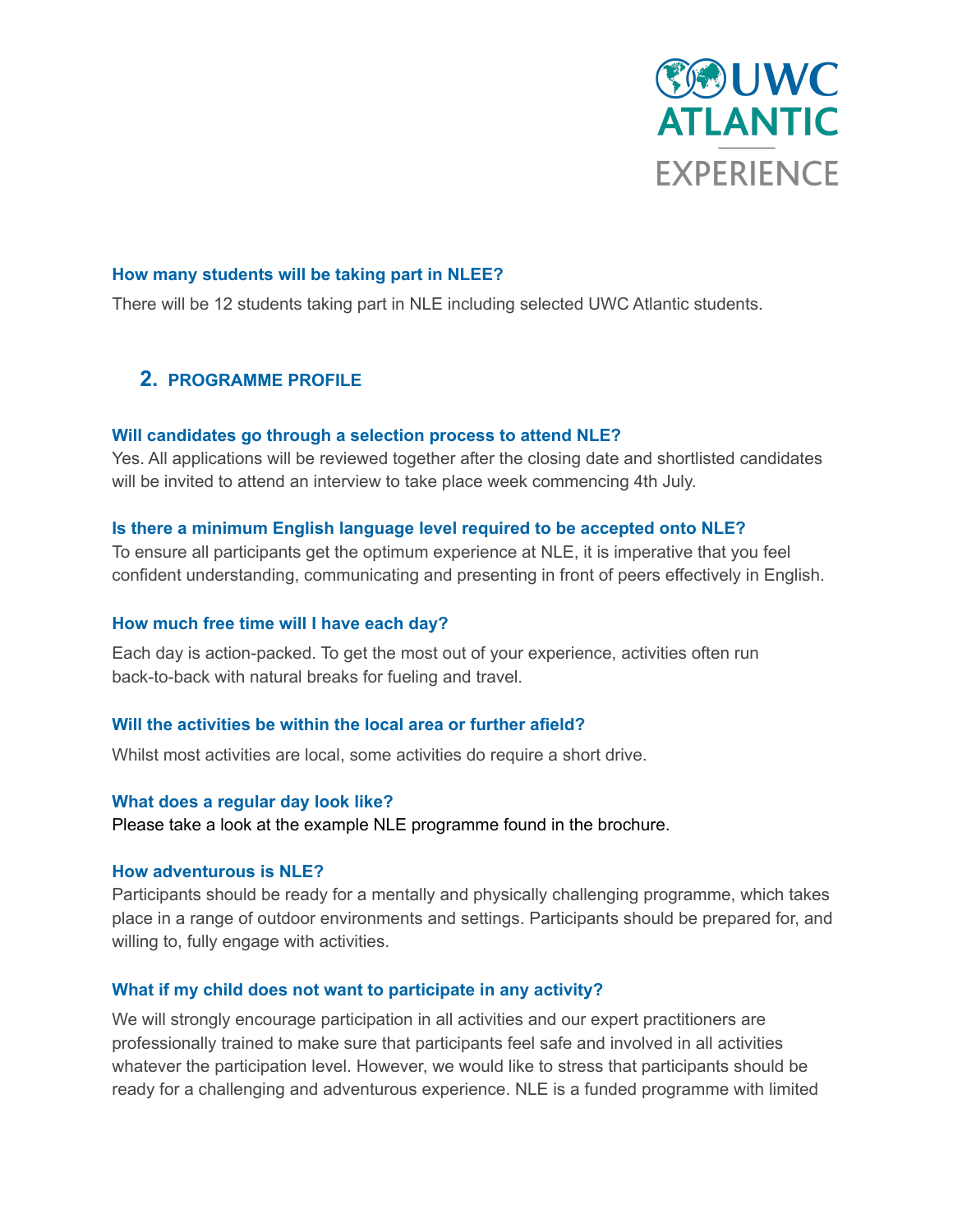

capacity and participants should consider their own personal adventure comfort zones before applying.

### **Can I, or another family member contact or visit my child during the course?**

Participants will not be permitted to leave the campus or any activity/excursion for any reason. This includes meeting friends or family members in the local area. Parents, other family members or friends are **not** permitted to visit at any point during the course, including when your child is on an excursion. In the case of an emergency, parents must contact AAE on the emergency number and relevant arrangements will be made.

Participants will have access to Wi-Fi while on campus, however, it must be understood that NLE is an immersive experience for students with an emphasis on experiencing the programme to the fullest. We, therefore, reserve the right to temporarily confiscate electronic devices if they distract your child, including if your child uses devices after the 'lights out' time (11pm). We ask parents not to encourage their children to communicate constantly with them and to restrict contact, allowing your child space to fully immerse themselves in the course. We also expect parents to be mindful of the 11pm night-time curfew when contacting their children.

### **3. ACCOMMODATION AND MEALS**

### **Where will my child sleep?**

We will be using student houses on-campus – male and females will be on separate floors. Participants will be sharing a room with up to 4 other students. Showering and toilet facilities are available within the houses. All participants are encouraged to socialise in the house day rooms, college common areas and outside, weather permitting. Participants are strongly encouraged to respect each other's space, and there will be no mixing inside the dorms. It is important that all participants respect this throughout the whole duration of the programme to ensure all participants and staff are made to feel comfortable at all times.

The supervision of the houses falls under the pastoral care of the UWC Atlantic team, and staff will be available 24 hours a day in the case of emergency or if participants need any type of care or support.

### **What are the arrangements for meals?**

Some meals will be enjoyed in the main cafeteria within the castle in the 'Harry Potter style' dining room. All dietary requirements can be catered for and a full range of hot and cold food is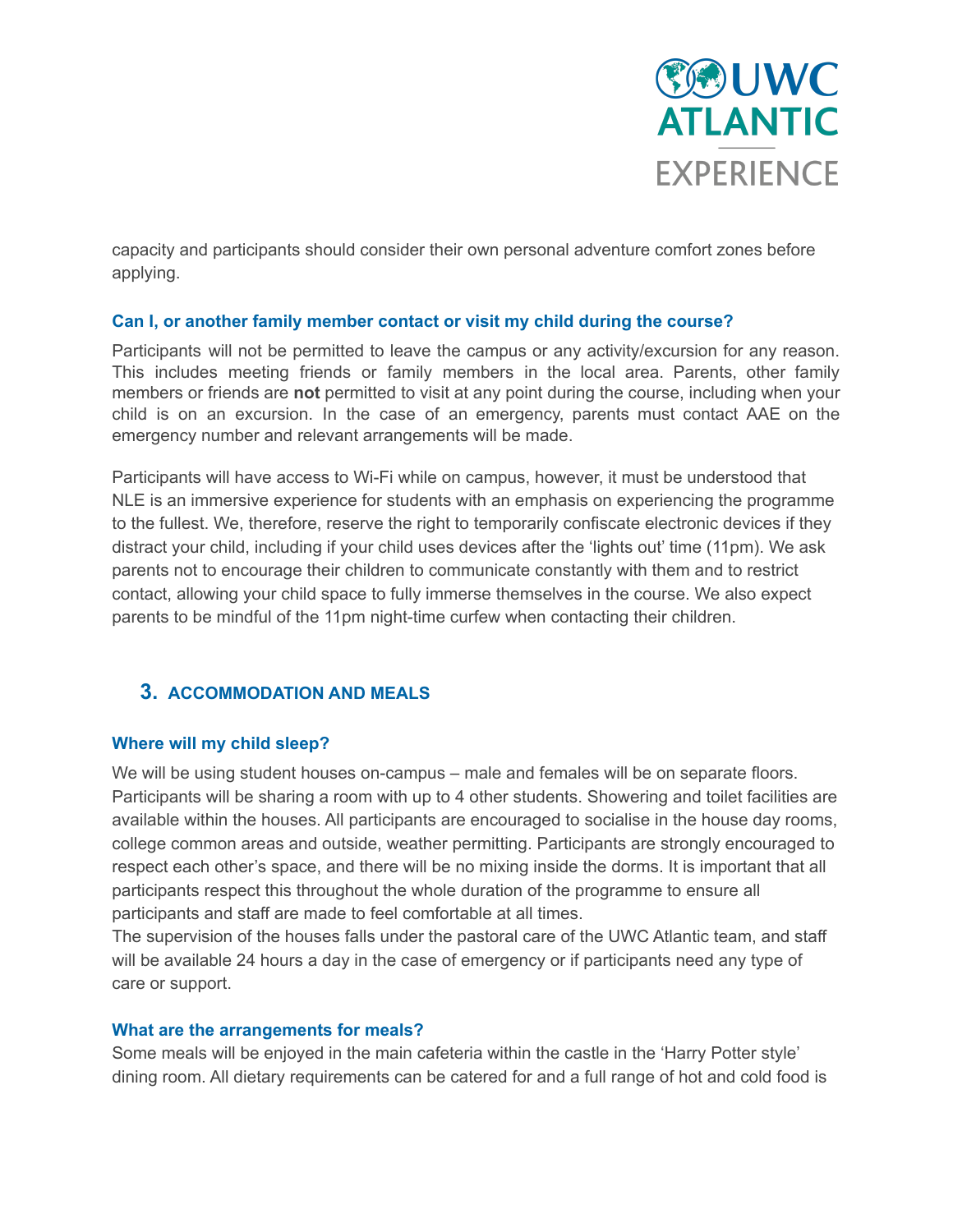

offered. There will also be snack points throughout the day appropriate to the timetable.This will typically include an additional mid-morning and mid-afternoon snack. On days where participants take a full day trip or need to set off early for an afternoon excursion, full packed meals will be provided.

### **What if my child is still hungry?**

In addition to the standard meal schedule, snacks will be made available in the common kitchen of each house in the form of hot / cold drinks and also fruit, spreads and breads.

### **4. PASTORAL CARE**

### **What are the general security arrangements?**

UWC Atlantic College has 24-hour reception on the campus and participants will be clearly informed of the security arrangements as part of the first-day inductions. Participants will be strictly monitored at all times with attendance being taken at regular intervals of the day.

### **What are the supervision ratios?**

We operate within all the relevant guidelines and regulations in relation to adventure activities, trips and visits as well as complying with any National Governing Body standards and statutory accreditation frameworks.

### **How is wrap-around care organised?**

The wrap-around, comprehensive pastoral care package provided by GLE is a three layered system, which covers all aspects of care outside of designated, supervised activity (lessons, activity sessions etc).

**Layer one:** One member of staff is allocated to each house and is responsible for all participants living in that house (night time, meal times, short free time sessions). **Layer two:** A Duty Management System at the campus ensures that an additional, Senior Staff

Member is always on call, 24 hours a day, on a rota system.

**Layer three:** The 24-hour security staff located on site would be mobilised in the case of supplementary first aid, or in the case of any significant emergency or fire.